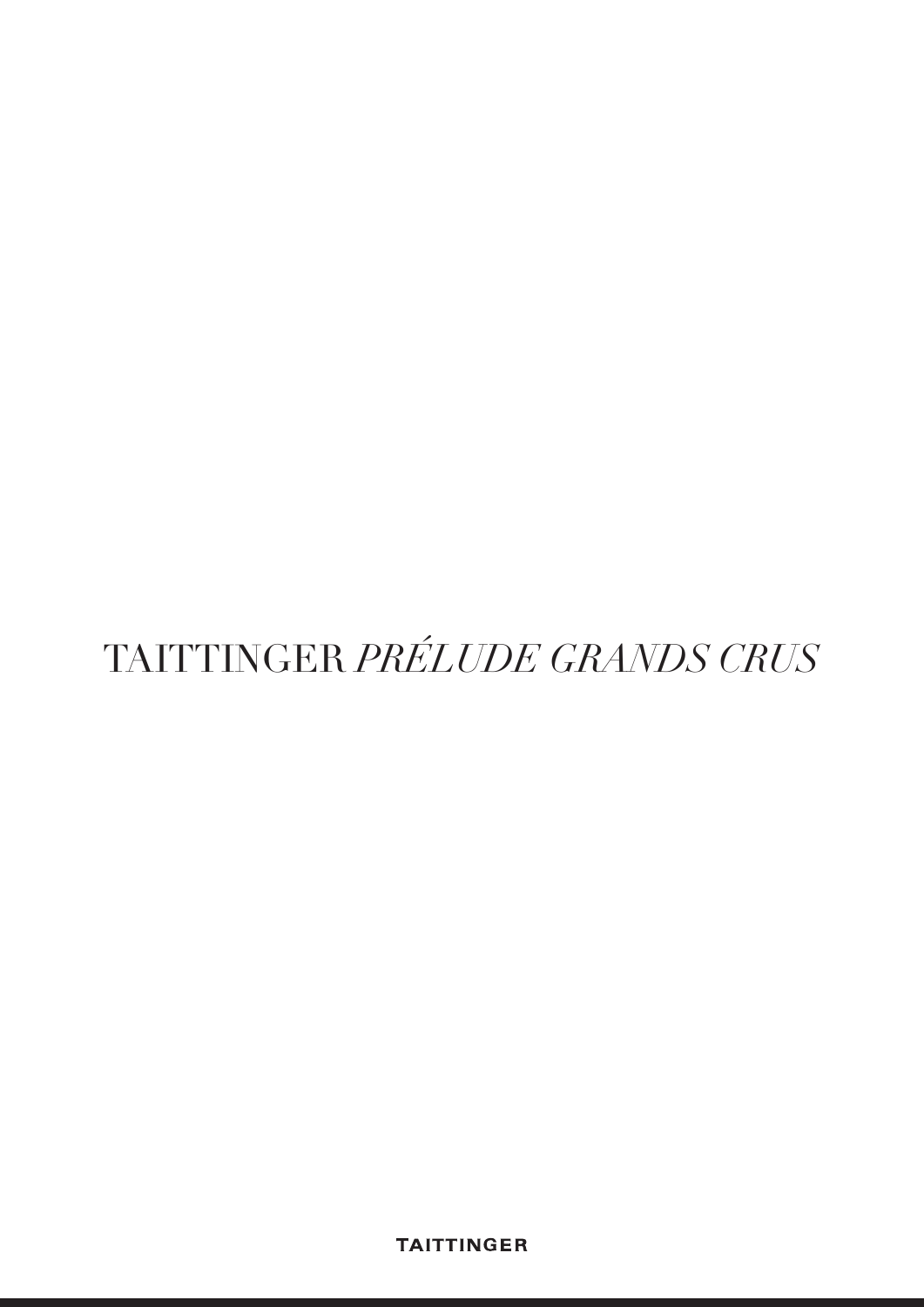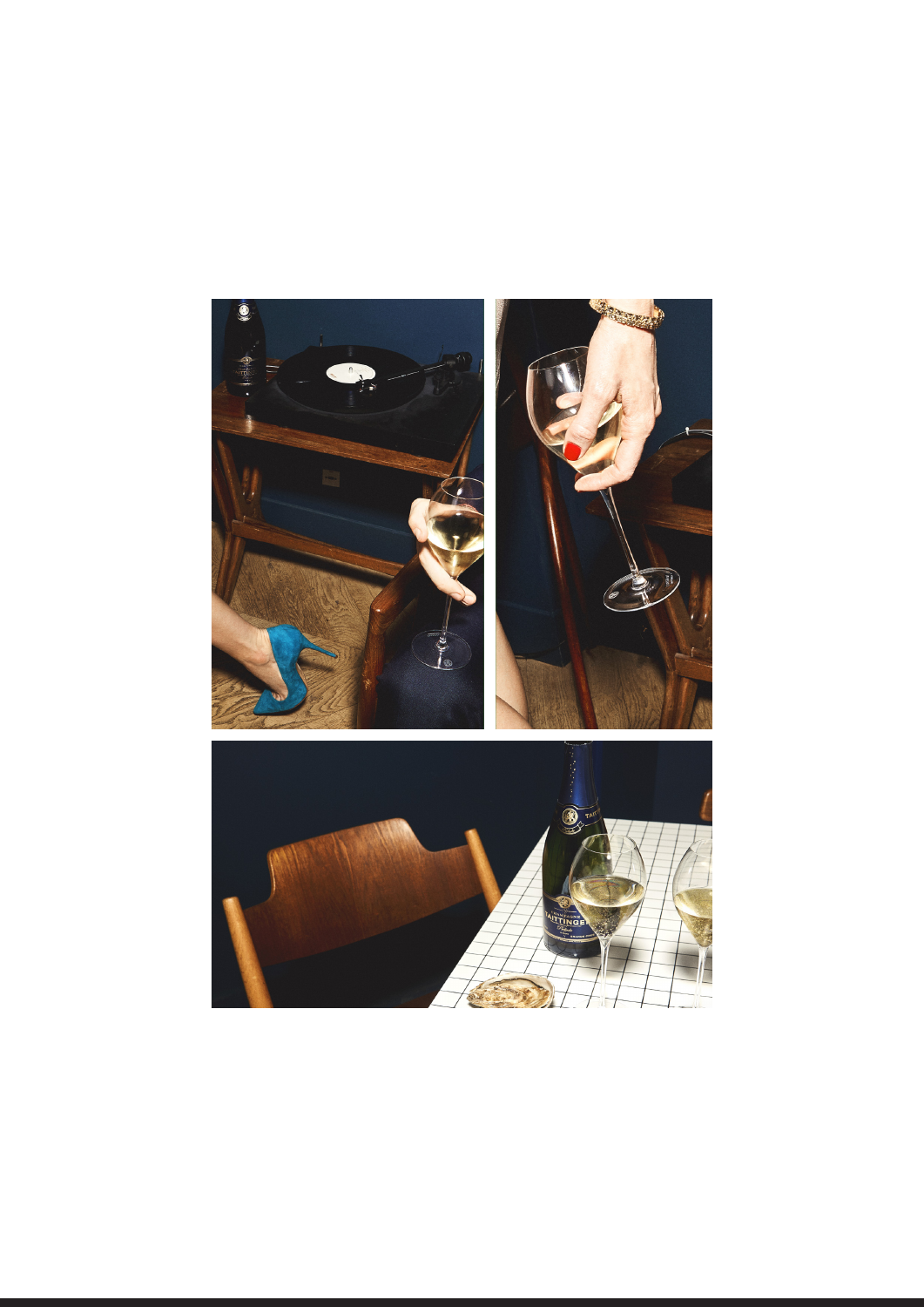Prélude Grands Crus Cuvée is composed of Chardonnay (50%) and Pinot Noir (50%) that Taittinger has selected exclusively from the top Grands Crus vineyards classified as "100%" in the Champagne system. Produced only using first press wines, this rare blend offers the finesse and structure that a great wine needs if it to be laid down for any length of time. On the palate, this wine strikes the perfect balance of the instantly minerally Chardonnay and the strongly expressive Pinot Noir. Aged for more than five years in the cellar, the Prélude cuvée is unique for its remarkable youth and great wealth of flavours.

The brilliant body is pale yellow with silver highlights, a sign of the high proportion of exceptional Chardonnays.The bubbles are fine and form a persistent and delicately creamy ring of foam.The wine is subtle and fresh on the nose. The initial mineral aromas quickly give way to green and then floral notes with the fragrance of elderflowers and spicy cinnamon undertones.The entry onto the palate is clean and lively, dominated by very exceedingly fresh citrus notes. These segue into much fuller, rounder and silkier flavours where white peaches in syrup predominate.The finish is rich, lingering and bursting with flavour. Prélude «Grands Crus» is a joyous blend of finesse and complexity. its balance of freshness and aromatic expression is outstanding.

Prélude "Grands Crus" is a cuvée that makes an excellent aperitif or accompaniment to classic seafood dishes.